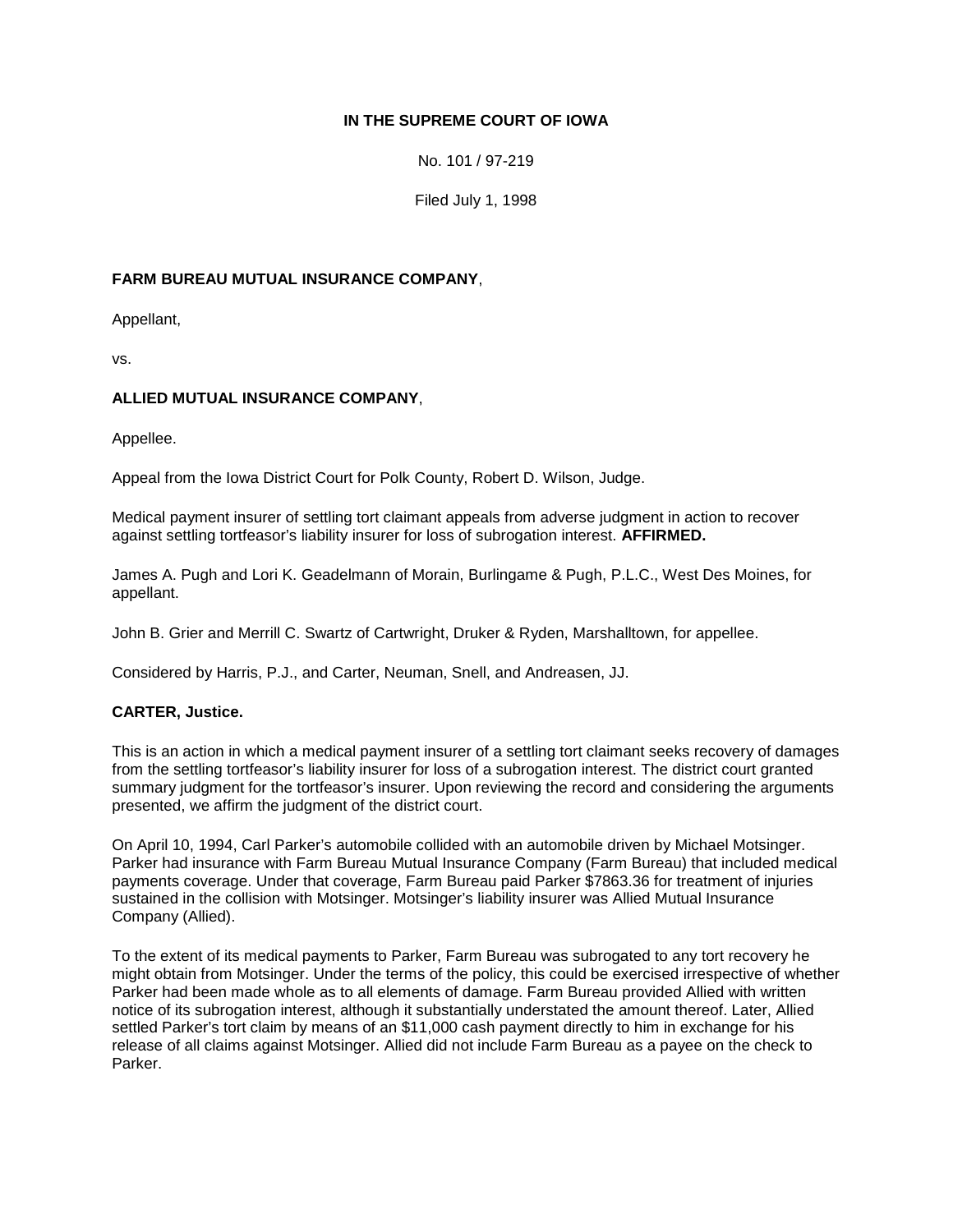In January 1996 Farm Bureau commenced this action against Allied, asserting theories of tortious interference with a contract, breach of an equitable subrogation right, and fraud. The district court granted summary judgment for Allied after concluding that Iowa law does not recognize a duty on the part of a tortfeasor's insurer to protect a subrogation interest of the victim's insurer in settling a claim.

Farm Bureau asserts that many courts in other jurisdictions have adopted the legal position that it is advocating. Most, if not all, of the cases, which it cites and all of the cases it actually argues in its brief, involve an entirely different issue. The issue raised in those cases was whether the insurer's right to assert its subrogation claim against the tortfeasor was extinguished when its insured settled with the tortfeasor. The decisions in those cases determined that it was not. Those courts allowed the partially subrogated insurers to pursue their claims directly against the tortfeasor notwithstanding the insured's release. Under Iowa law, however, a partially subrogated insurer may not pursue its subrogation claim directly against the tortfeasor at any time absent some inability or unwillingness of the subrogor to pursue the entire claim. *Krapfl v. Farm Bureau Mut. Ins. Co.*, 548 N.W.2d 877, 880 (Iowa 1996). In the present case, Parker did pursue the entire claim against Motsinger.

In contrast to the cases on which it relies, Farm Bureau is not asking this court to hold that it may proceed to assert its subrogation claim against Motsinger, notwithstanding Parker's release. It seeks, rather, to recover against Allied in tort based on the violation of an alleged duty on Allied's part to protect Farm Bureau's interest when it was settling with Parker. We agree with the district court's conclusion that no such duty exists.

In *United Security Insurance Co. v. Johnson*, 278 N.W.2d 29 (Iowa 1979), we approved the following characterization of the interest of a partial subrogee:

> [A]n insurer who has paid a loss is therefore subrogated (to the extent of the payment) to the rights of the insured; . . . [W]here the insurance payment covers the entire loss, the insurer becomes the party in interest and may bring an action; . . . [W]here the insurance covers only a portion of the loss, the right of action remains in the insured for the entire loss, the insured becoming a trustee for the insurer (to the extent of the loss paid by the insurer) in the recovery secured by it.

*Id.* at 30-31 (quoting *Fireman's Ins. Co. v. Bremner*, 25 F.2d 75, 76 (8th Cir. 1928)). We recently approved this characterization of a partial subrogee's interest in *Krapfl*, 548 N.W.2d at 879. We believe that, pursuant to the principles recognized in the *Krapfl* and *United Security* cases, it is the subrogor that is a trustee of the settlement proceeds and not the tortfeasor or the tortfeasor's liability insurer.

Parker's obligation to repay Farm Bureau for the medical payments it made on his behalf was contractual. Allied did not interfere with that contract in settling Parker's claim. Rather than frustrating Parker's ability to repay Farm Bureau, it facilitated his ability to do so by providing him with a sum of money greatly exceeding the extent of Farm Bureau's subrogation interest. In making that payment, Allied was satisfying its own legal obligation to protect Motsinger from Parker's claim for damages. Satisfying Farm Bureau's subrogation interest was Parker's problem, not Allied's.

Farm Bureau contends that Allied's failure to protect its interest is a violation of industry practices. We are convinced that these rules of comity, to the extent that they exist, are simply a recognition that an insurer's self-interest transcends the exigencies of a particular transaction. The insurer of the tortfeasor in one transaction may, in another transaction, be the subrogated party seeking recoupment of its subrogation interest. Consequently, cooperation within the industry in protecting the interests of subrogated insurers is to be expected. But, these expectations do not rise to the level of legal duties that can be enforced by common-law decree. If these principles of comity are to be made legally binding, that is a task for the legislature to undertake rather than the courts.